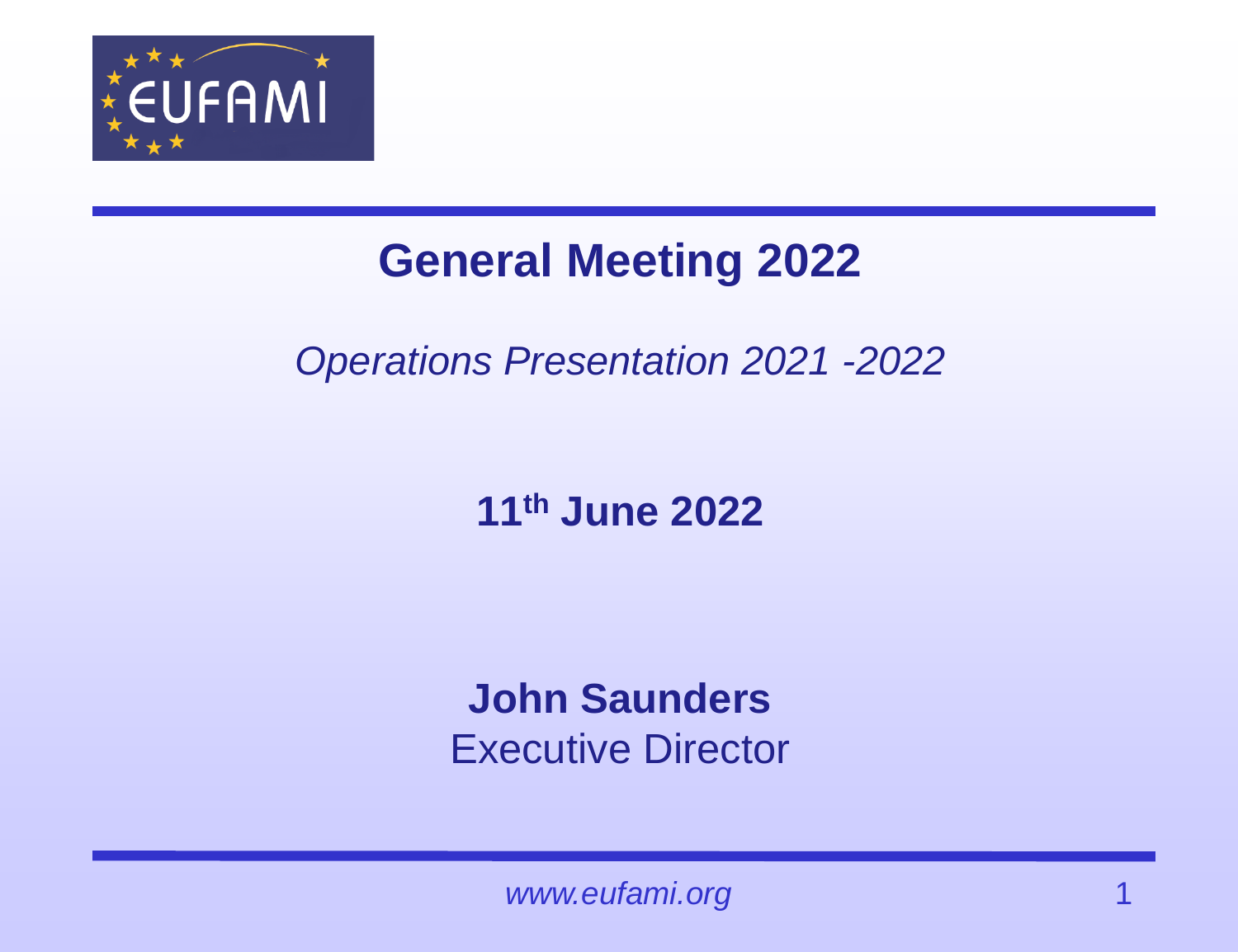

## **Organisational Activities 2021**

#### Development of Draft strategic Plan for 2022 – 2024

Completion of Draft Position Paper on Coercive Services

Board member Communications Initiative

Closure of Physical Office in Leuven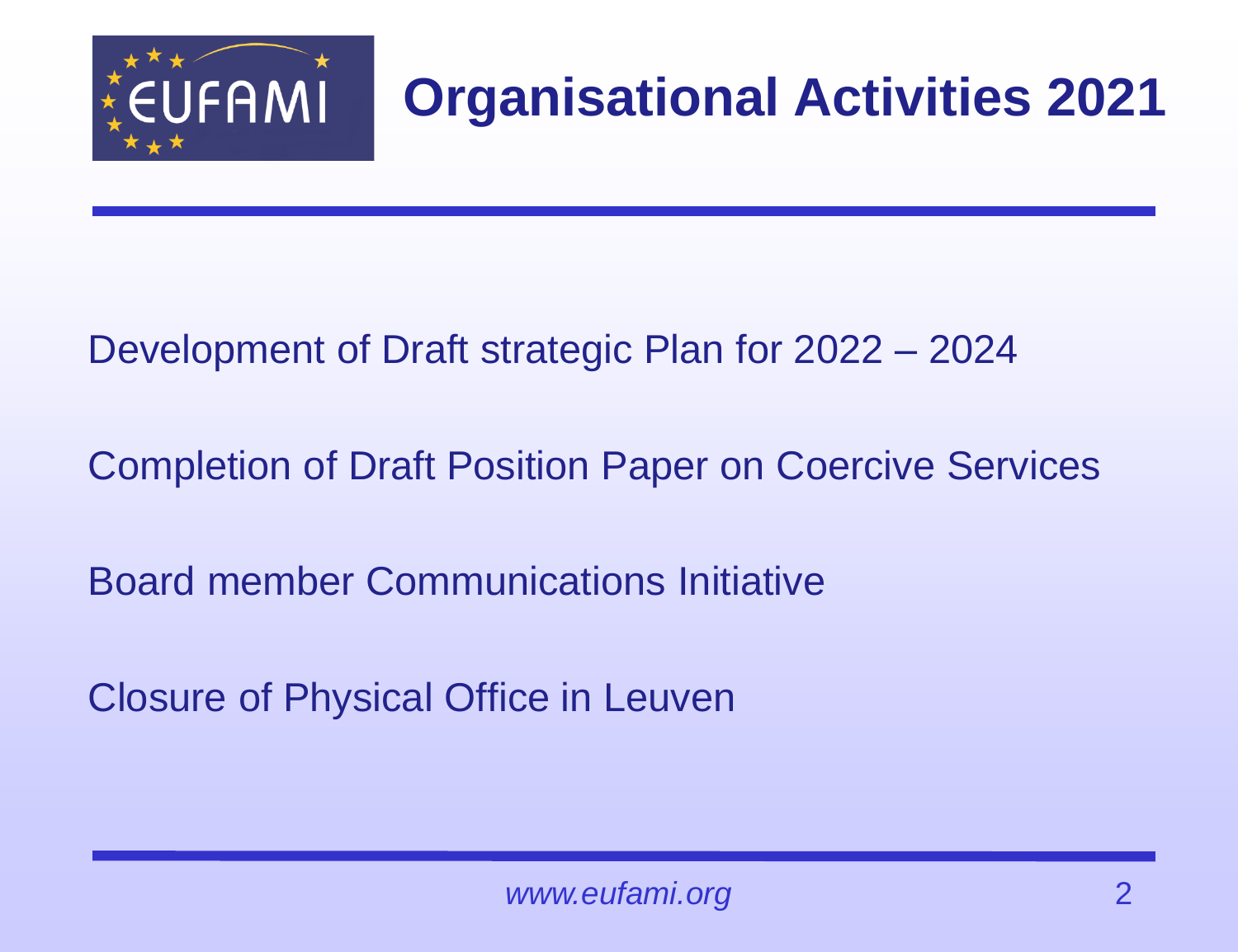

## **Events/Activities 2021**

- Participation in EPA Congress Virtual June
- Global Mental Health Summit Paris October
- ECNP Lisbon October
- Breaking Depression information Sharing
- Promotion of European Year of Mental Health
- Participation in Seminars on Human Rights and Involvement of families
- Belarus organisation of Social Workers
- EU Medical Specialists group
- GAMIAN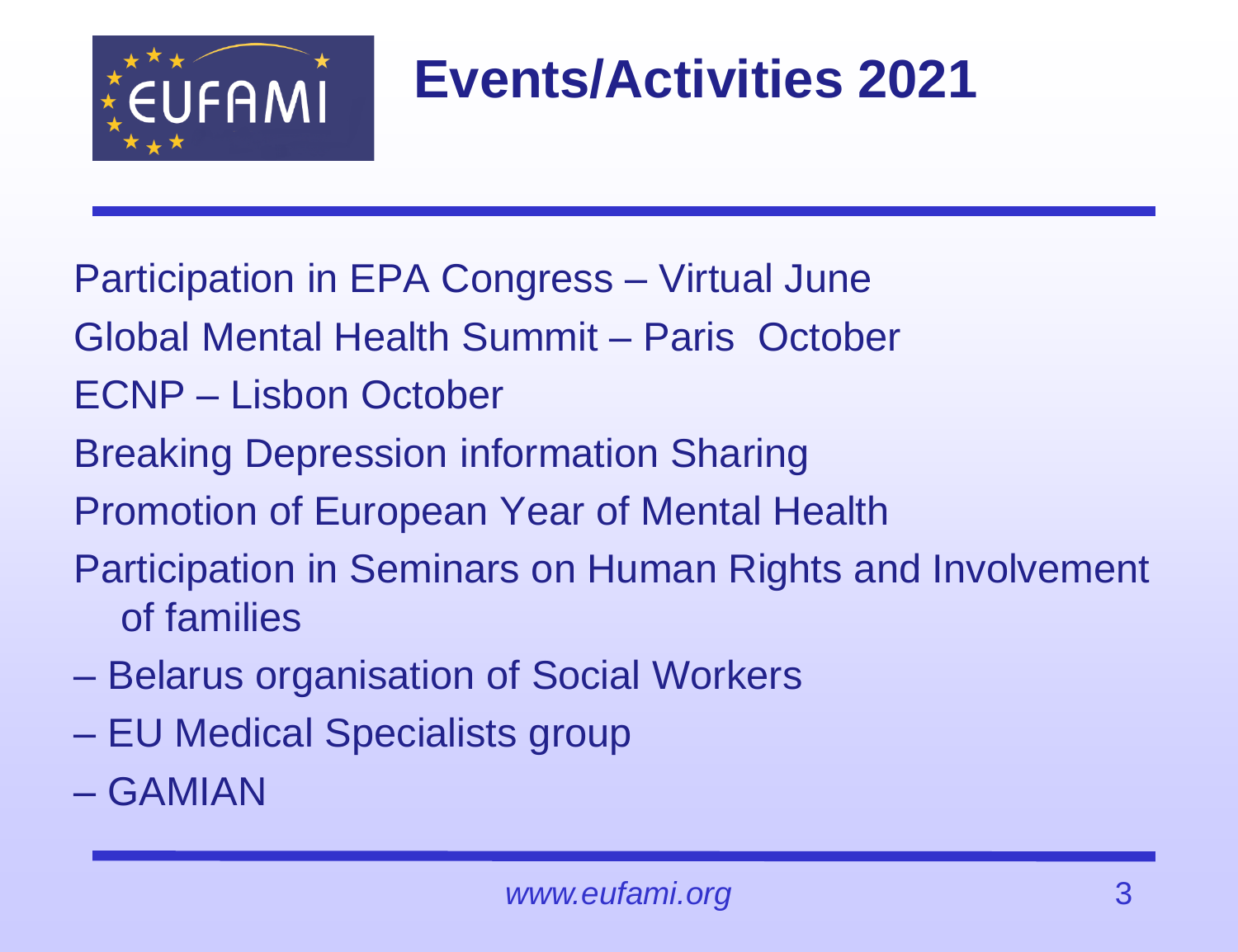

### **Projects 2021**

EU VIORMED – Non Technical paper – Closed October 2021

- Prospect Phase 1 Family and Friends Revision Closed June 2021
- Prospect Phase 2 PSE and MH Professionals Revision Opened November 2021
- Share4Carers Good Practices Closed January 2022
- Value of Caring Report Dissemination and Communications ongoing
- PECUNIA Good Service Practice Closed in June 2021
- Breaking Depression programme ongoing.

Art4Me – Ongoing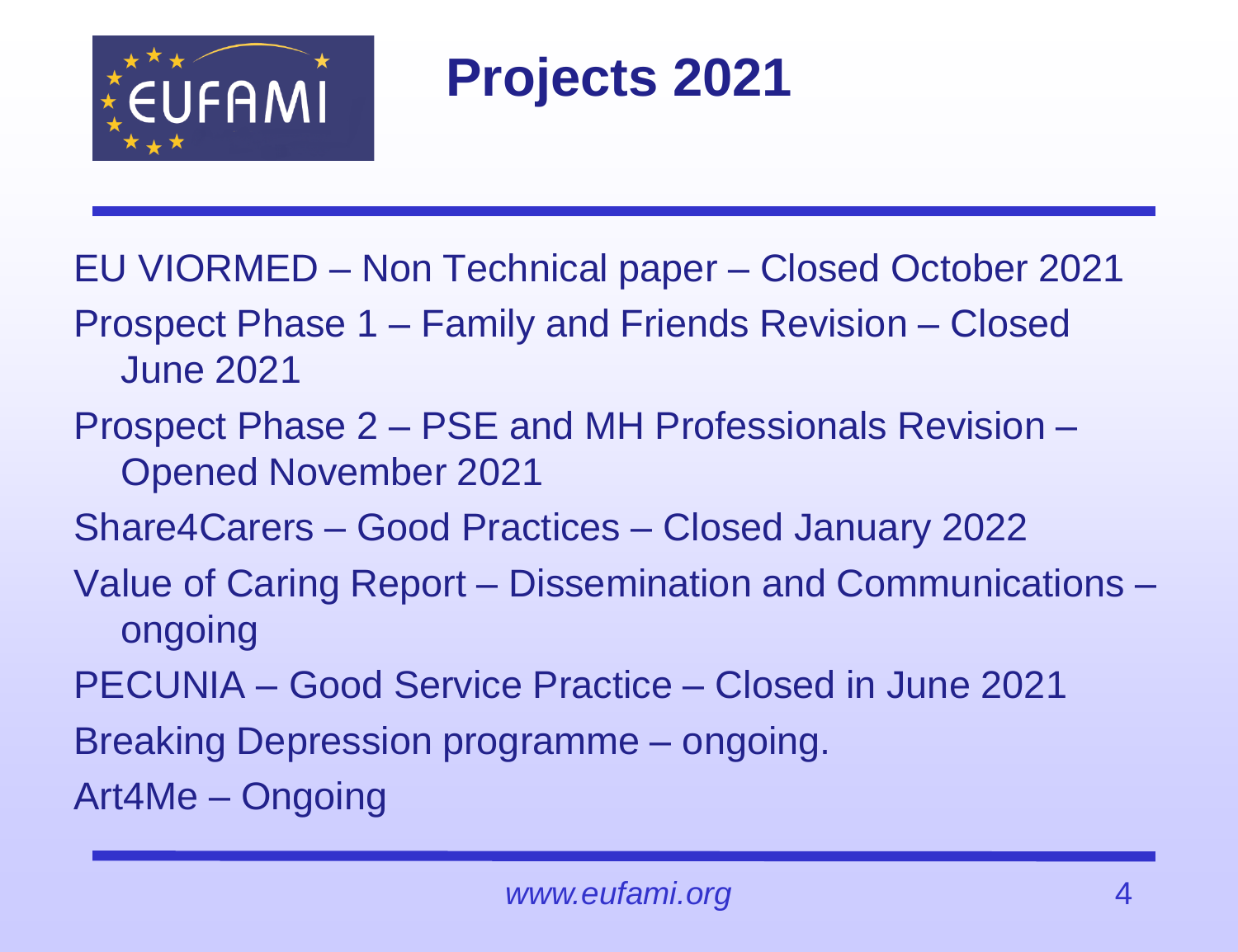

### **Partners**

GAMIAN – Europe European Psychiatric Association Mental Health Europe Pan European Mental Health Coalition EU Year of Mental Health Alliance European Patients' Forum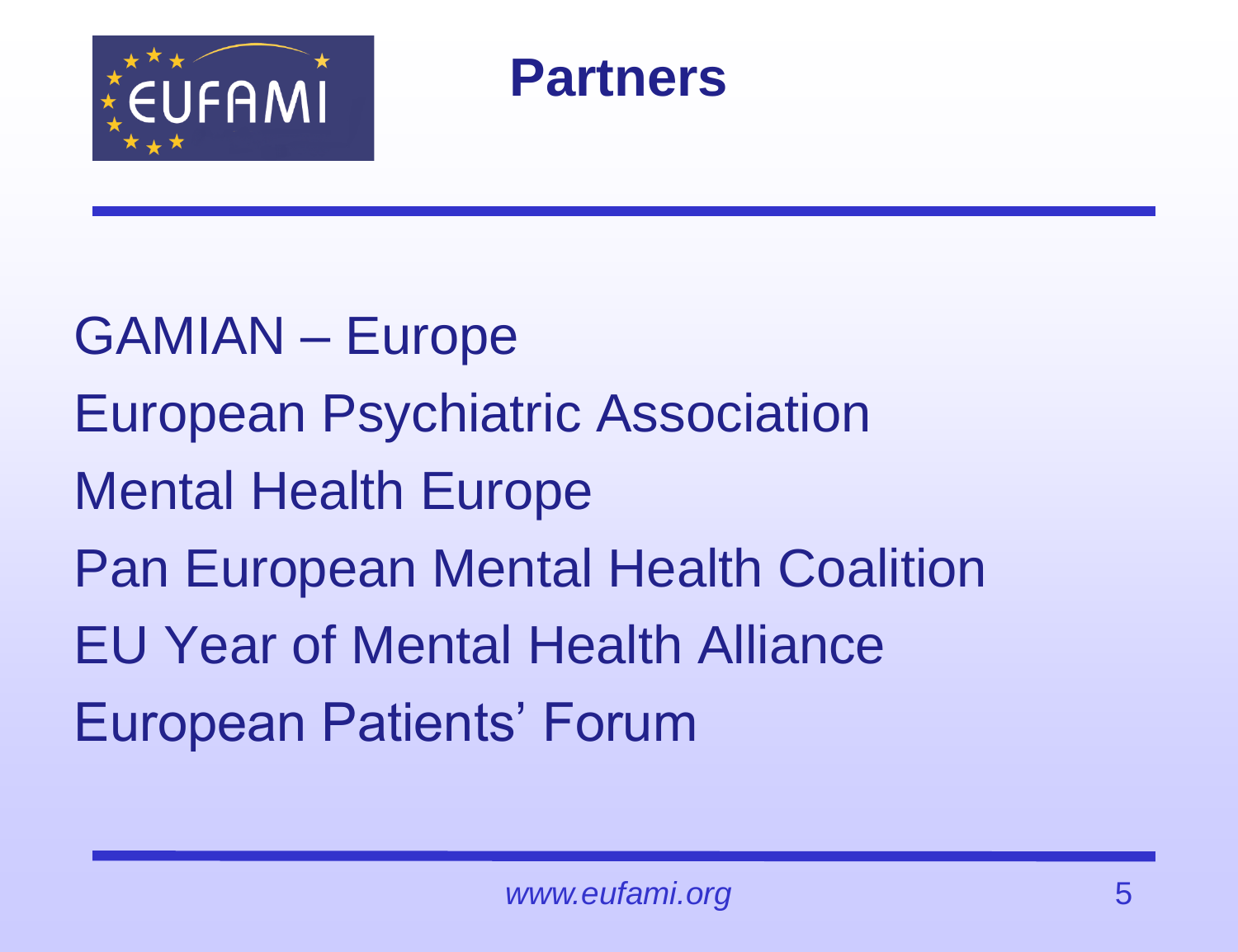

**Partners (contd.)**

Horatio (Mental Health Nurses Group) ECNP

European Union of Medical Specialists in Psychiatry Boehringer Ingelheim Johnson & Johnson Foundation Janssen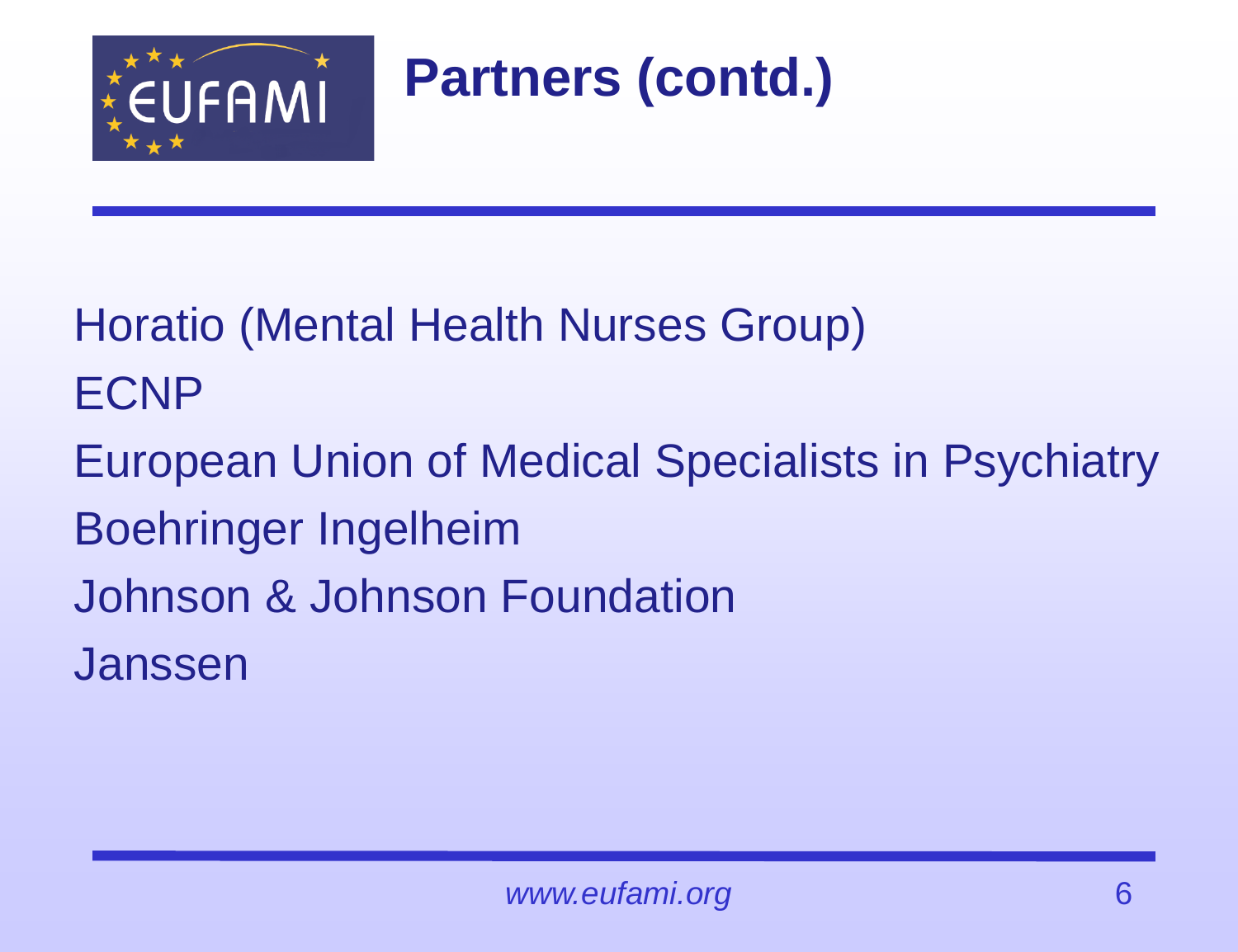

**Projects 2022** 

SUCESS (contd.) Art4Me (contd.) Family (EU) Commenced October Involve Commenced May Prospect Phase 2 (contd.)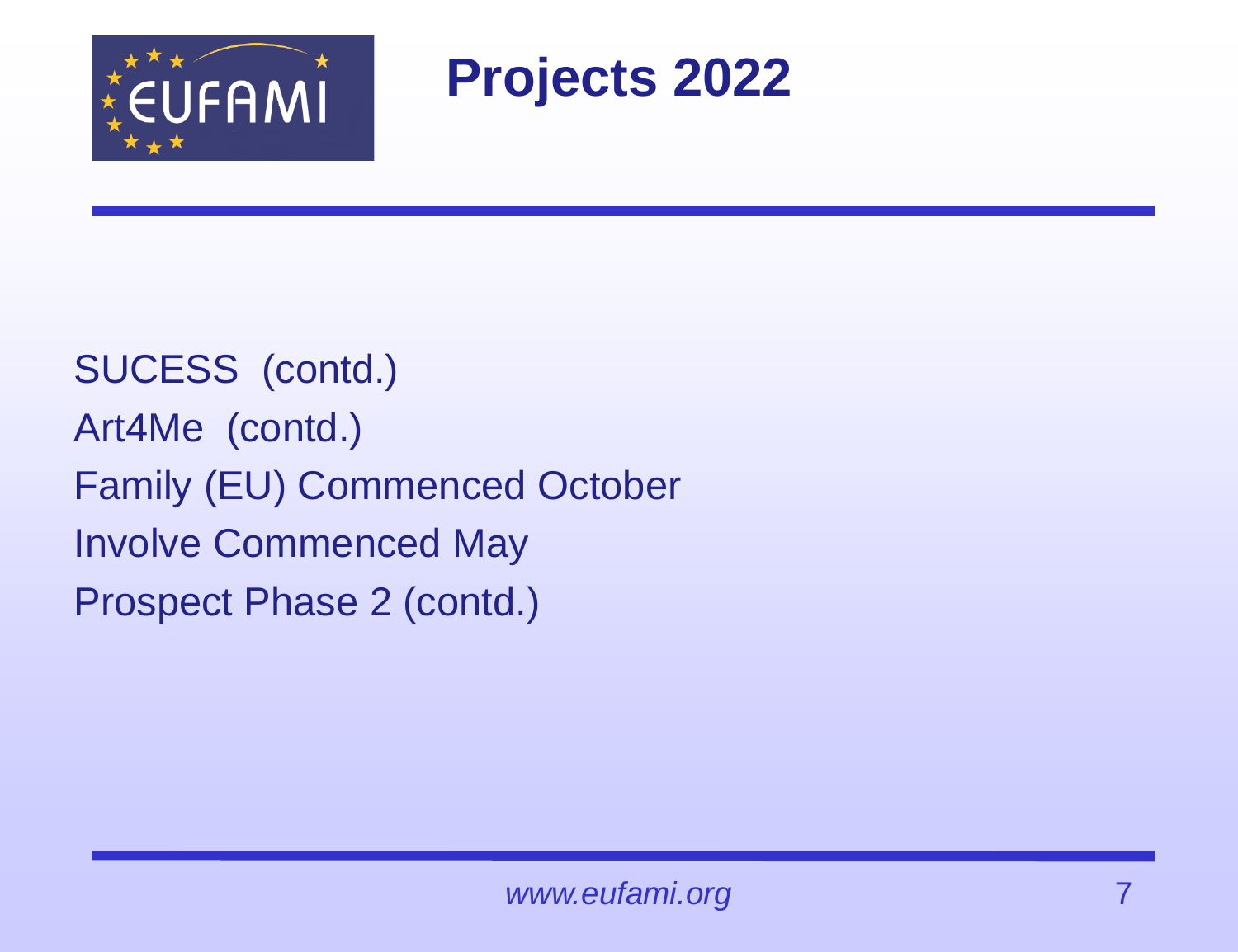

**Activities 2022**

Launch of new Strategic Plan Global Mental Health Summit – Rome October 2022 ECNP – Vienna, October 2022 EPA Congress June 2022 Development of New Website and Prospect Digital Portal and digital newsletters